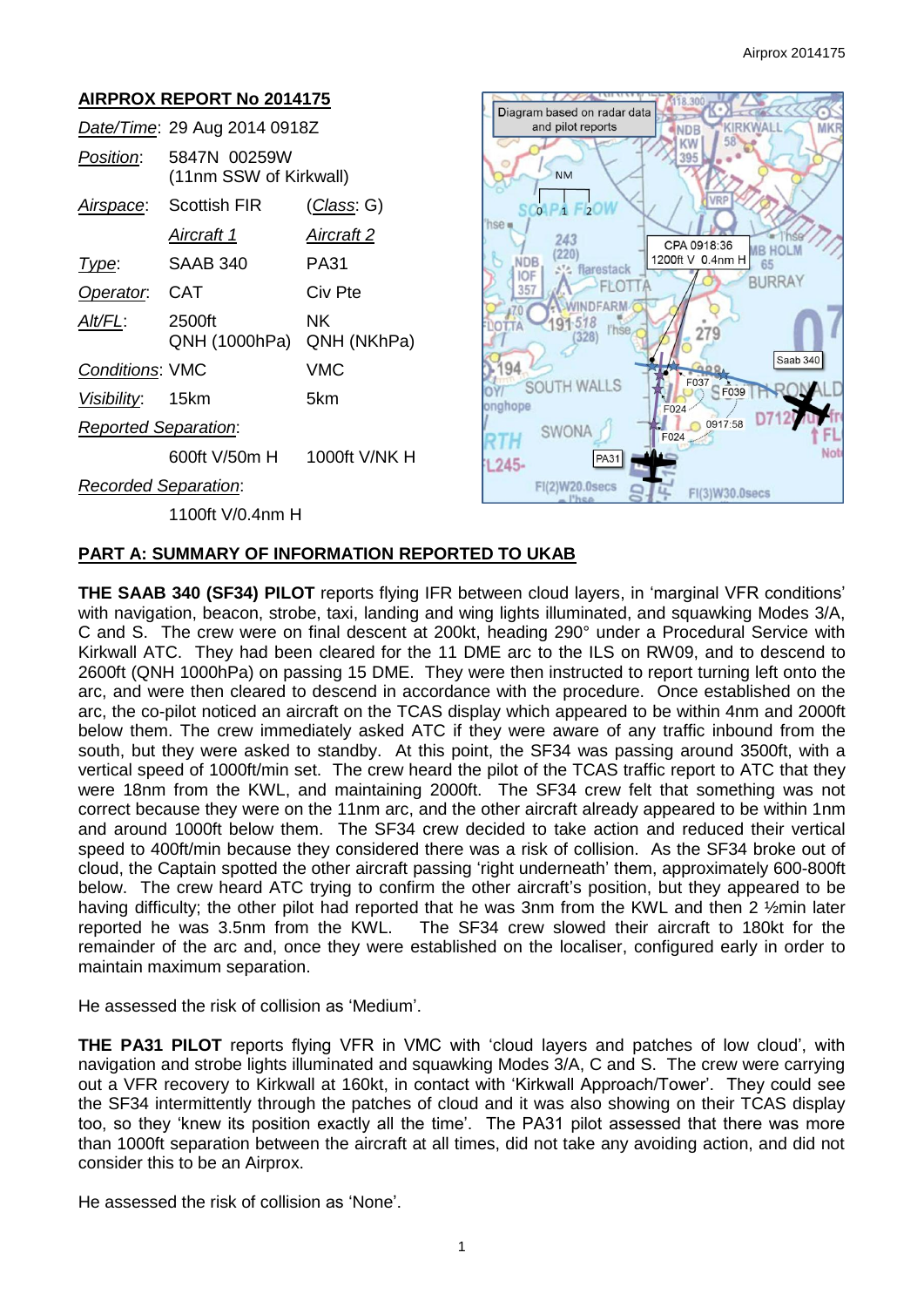### **Factual Background**

The weather at Kirwall at 0850, 0920 and 0950 was recorded as:

 METAR EGPA 290850Z 12014KT 9999 FEW008 15/13 Q1000 METAR EGPA 290920Z 12013KT 9999 FEW008 SCT010 15/13 Q1000 EGPA 290950Z 12014KT 9999 SCT007 BKN009 15/13 Q1000=

### **Analysis and Investigation**

### **CAA ATSI**

The SF34 was operating IFR on a flight from Edinburgh to Kirkwall and was in receipt of a Procedural Service from Kirkwall Approach on frequency 118.3MHz; the Kirkwall controller was providing the service without the benefit of surveillance equipment. The PA31 was operating VFR on a flight from Inverness to Kirkwall and was in receipt of a Basic Service from Kirkwall Approach on frequency 118.3MHz.

ATSI had access to reports from both pilots and the Kirkwall Tower/Approach controller together with area radar recordings. Due to a problem obtaining RTF recordings there was no transcript available of the Kirkwall frequency.

At 0918:01 the SF34 was established on the ARC approach for RW09, descending to 2400ft. The PA31 was 2.9nm southwest of the SF34, tracking north and indicating 2400ft (Figure 1).



Figure 1.

The crew of the SF34 reported that they saw traffic on TCAS that appeared to be within 4nm and 2000ft below and asked Kirkwall for information on the traffic. The Kirkwall controller recalled asking the PA31 for his position when he called on frequency. According to the crew of the SF34 the pilot of the PA31 reported being 18nm from the KWL at 2000ft. The SF34 crew felt that the position report was inaccurate based on their TCAS indication and reduced their descent as they considered that there was a risk of collision.

The radar recordings showed that the two aircraft converged with the CPA occurring at 0918:36 (Figure 2) when the SF34 was indicating FL036, and the PA31 was indicating FL024.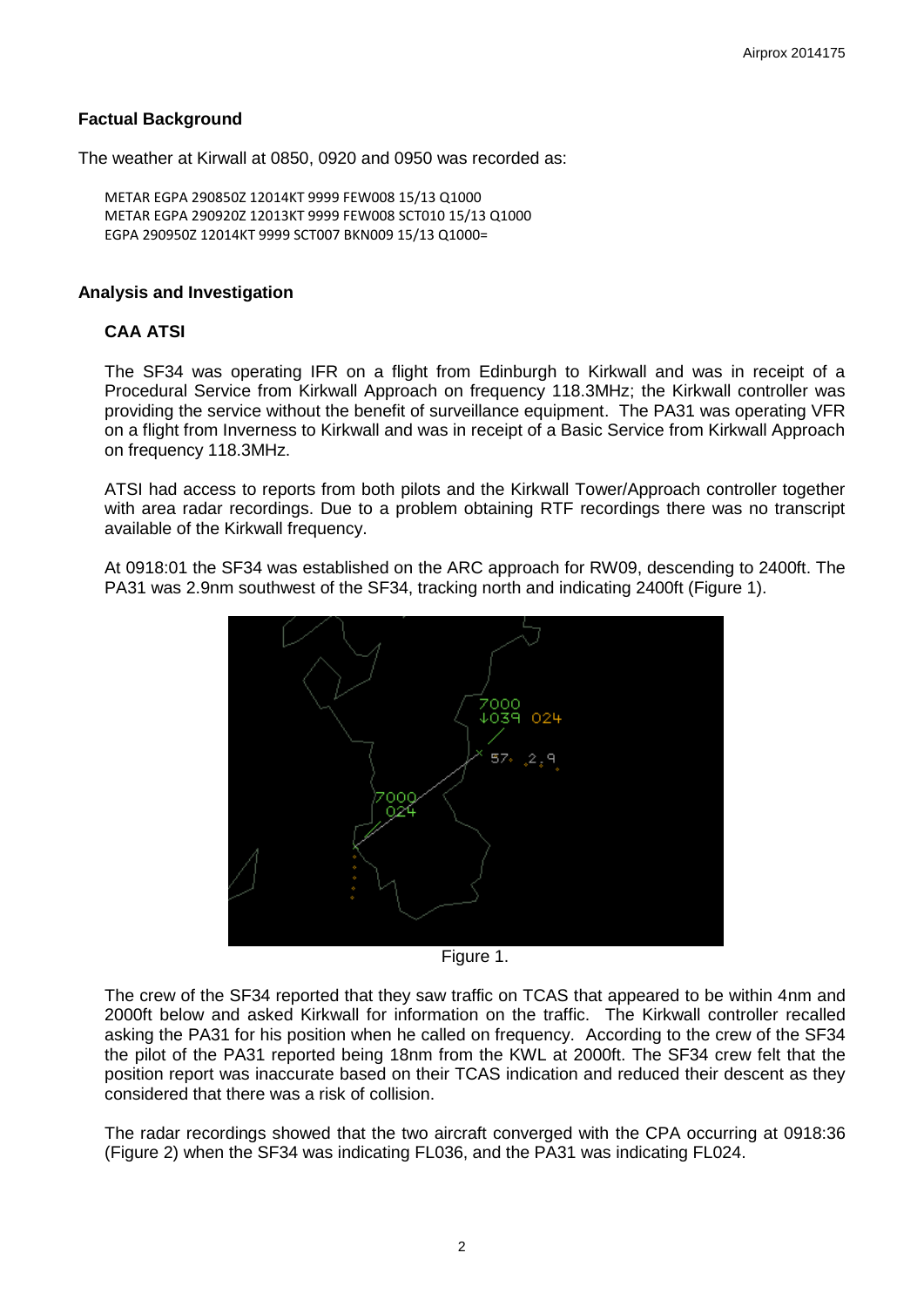

Figure 2.

The PA31 continued the approach towards right base and landed safely a few minutes ahead of the SF34 who completed the ARC approach. The pilot of the PA31 reported that in his opinion there was no risk of collision. The PA31 crew had the SF34 in sight and on TCAS.

The reports from the Kirkwall controller and the SF34 crew indicate that the PA31 crew may have given some inaccurate position reports that may have reduced the situational awareness for the SF34 crew. The Kirkwall controller recalls passing some Traffic Information on the PA31 to the SF34 crew, however the accuracy of the Traffic Information would have been dependent on accurate position reports from the PA31 crew.

The Kirkwall controller was providing the service without the benefit of surveillance equipment and, without RTF recordings, it is not possible to determine the accuracy or otherwise of the position reports passed by the PA31 crew. Under a procedural service a controller shall provide Traffic Information, if it is considered that a confliction may exist, on aircraft being provided with a Basic Service and those where Traffic Information has been passed by another ATS unit; however, there is no requirement for deconfliction advice to be passed, and the pilot is wholly responsible for collision avoidance.

## **UKAB Secretariat**

Both pilots had equal responsibility for avoiding collisions and for ensuring that they do not fly in such proximity to other aircraft as to create a danger of collision.<sup>1</sup> The aircraft were converging, and the SF34 was on the right of the PA31, so the PA31 pilot was required to give way; he was confident that ample separation existed and could have taken further action if matters changed, however he may not have been aware that the SF34 crew had adjusted their descent profile to maintain separation.<sup>2</sup>

## **Summary**

 $\overline{\phantom{a}}$ 

An Airprox was reported in Class G airspace between a Saab 340, on an IFR approach to Kirkwall and a PA31 on a VFR approach to Kirkwall. Both crews were in contact with Kirkwall ATC who were providing the service without the benefit of surveillance equipment. The minimum distance between the two aircraft was 0.4nm and 1200ft.

<sup>1</sup> Rules of the Air 2007, Rule 8, Avoiding Aerial Collisions

<sup>&</sup>lt;sup>2</sup> Rules of the Air 2007, Rule 9, Converging